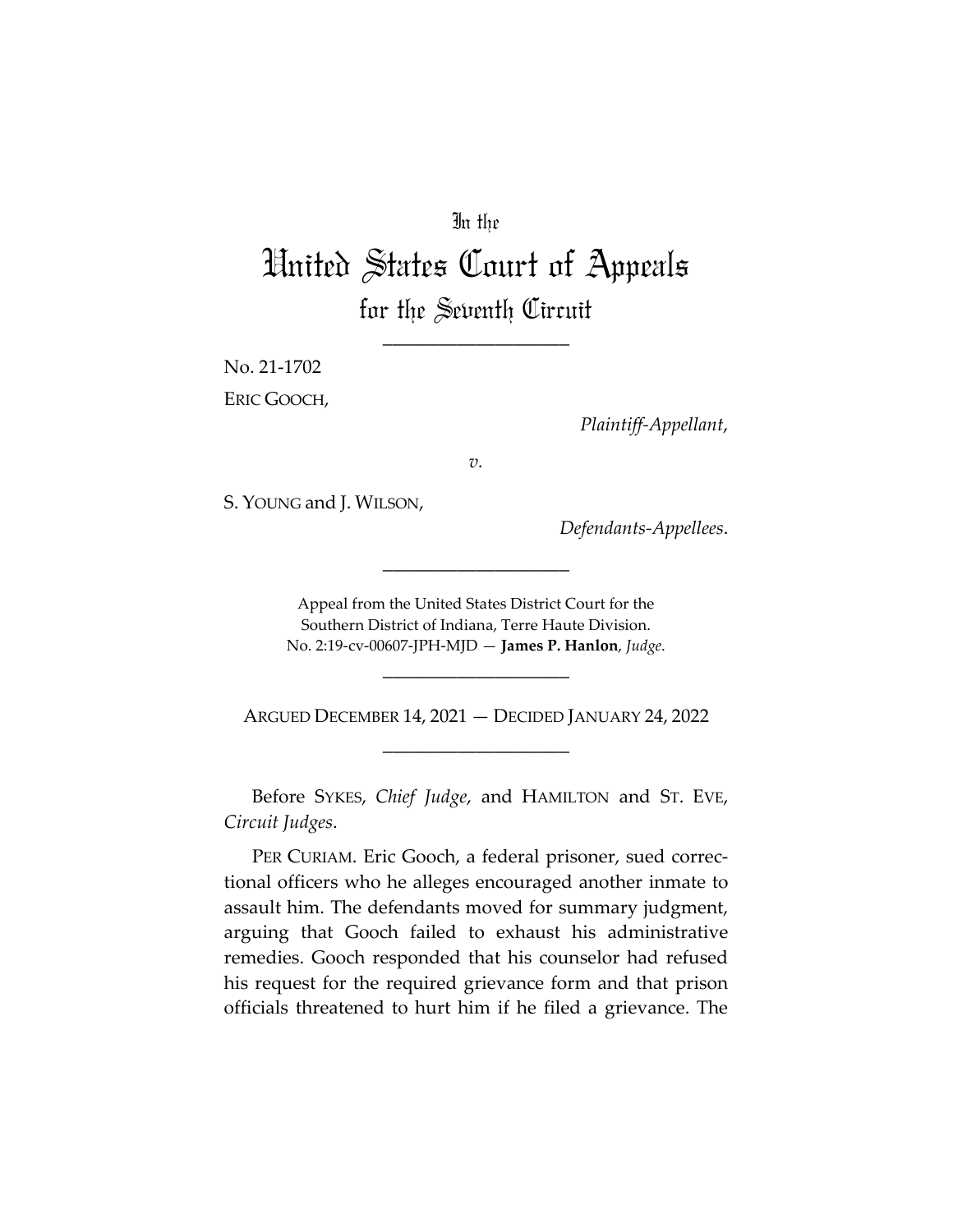district court entered summary judgment for the defendants. Because exhaustion is not required when the responsible prison officials refuse to give a prisoner the necessary grievance form or thwart a prisoner from filing a grievance through threats or intimidation, we vacate the summaryjudgment order and remand for further proceedings.

## **I. Background**

Gooch filed a *Bivens* action in December 2019 against two correctional officers at the United States Penitentiary in Terre Haute, Indiana, alleging that they violated his rights under the Eighth Amendment. *See Bivens v. Six Unknown Named Agents of Fed. Bureau of Narcotics*, 403 U.S. 388 (1971). (He has since been transferred to a facility in Tucson, Arizona.) Gooch alleged in his complaint that correctional officers Lieutenant S. Young and Officer J. Wilson falsely informed another inmate that Gooch had stolen from him and directed the inmate to "take action on this matter." He further alleged that the inmate then attacked Gooch with a weapon, and when Gooch began to defend himself, Officer Wilson intervened and instructed Gooch to lie on the floor, where the inmate attacked him again.

According to the evidence presented at summary judgment, which we view in the light most favorable to Gooch, *Reid v. Balota*, 962 F.3d 325, 327 (7th Cir. 2020), Gooch asked his correctional counselor for the form on which to file a grievance against the officers who incited the attack on him. Gooch asserts that his counselor refused to give him the form and instead told him: "I'm not giving you a form to file on that and you better watch out snitching on staff." Over the next two days, "multiple guards" walked by Gooch's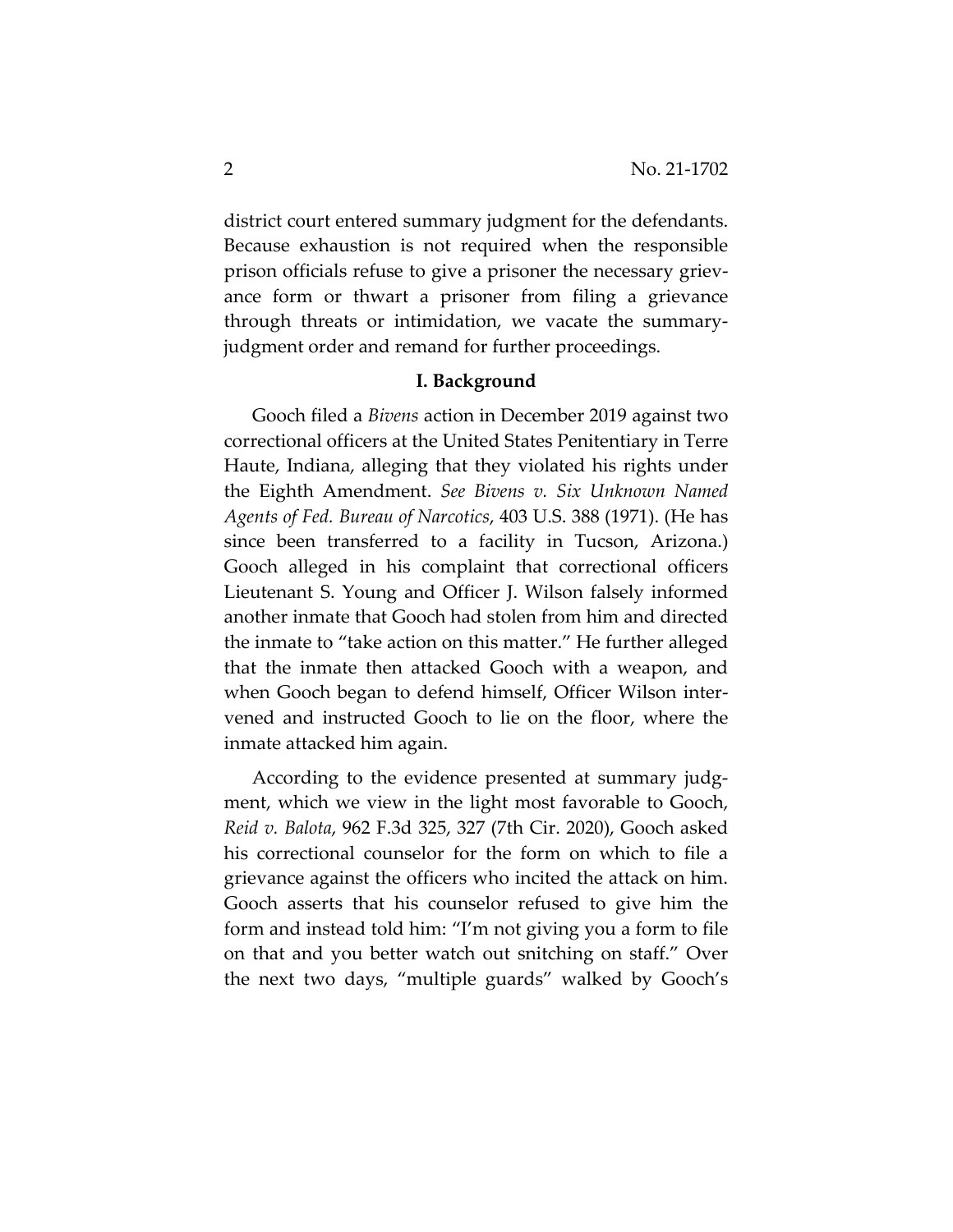cell, calling him a "rat" and saying, "[G]o ahead and write staff up[;] the next time you're gonna die."

Three days after the attack, Gooch sued Young and Wilson for violating his Eighth Amendment rights by encouraging the other inmate to attack him. After answering, the officers moved for summary judgment on the affirmative defense of failure to exhaust administrative remedies as required by the Prison Litigation Reform Act ("PLRA"). *See* 42 U.S.C. § 1997e(a); 28 C.F.R. §§ 542.10 *et seq.* Gooch responded that given the officers' threats and his counselor's refusal to give him the form, he feared for his life if he filed a grievance and believed that the court would protect him.

In support of their summary-judgment motion, Wilson and Young filed a declaration from administrative-remedy clerk Renee Turner. Turner attested that an inmate can access the federal Bureau of Prisons ("BOP") policies via the institution's law library and that her search revealed no record of a grievance filed by Gooch about his attack. However, her declaration did not dispute or address Gooch's assertion that his correctional counselor refused to provide him with the necessary form to file a grievance. And the defendants adduced no other evidence and did not take discovery on exhaustion or the availability of the forms to Gooch. Nor did they ask for an evidentiary hearing on exhaustion under *Pavey v. Conley*, 544 F.3d 739 (7th Cir. 2008).

The district judge entered summary judgment for the defendants. The judge reasoned that even if Gooch's counselor refused to provide the grievance form and the prison guards' threats deterred him from filing a complaint at Terre Haute, Gooch could have "mail[ed] his request directly to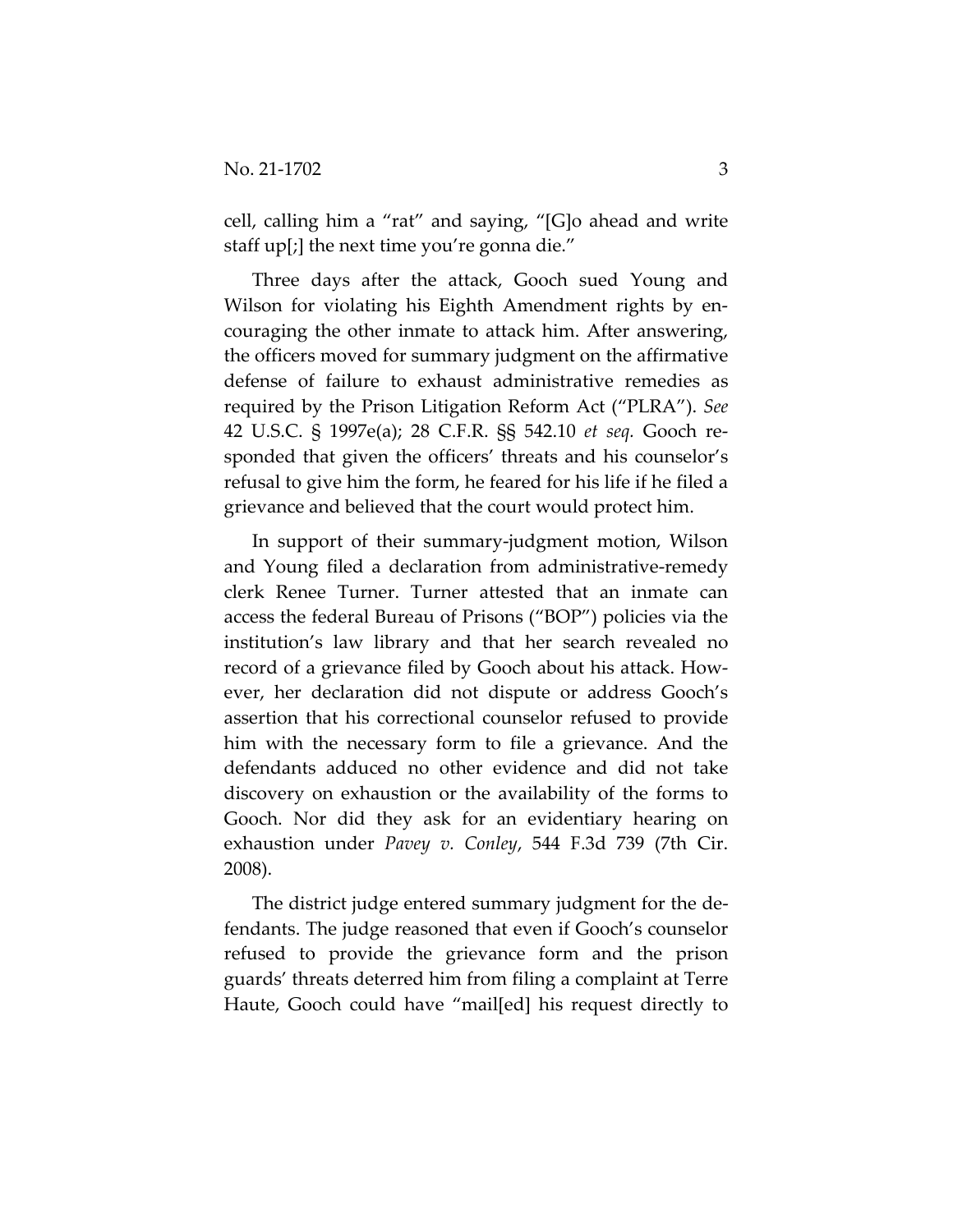the Regional Office, as the regulations and program statement provide." Thus, the judge concluded, the prison officials had demonstrated that the administrative-remedy process was "available" to Gooch, so he had to exhaust all of its steps before filing a complaint in federal court.

## **II. Discussion**

Now represented by recruited counsel, Gooch argues that the judge erred in entering summary judgment because he misapprehended the meaning of "available" remedies under the PLRA. He maintains that exhaustion was not required because prison officials refused to provide him with the necessary grievance form and, further, thwarted him from filing a grievance through threats and intimidation. We review de novo the district court's exhaustion determination on summary judgment. *Reid*, 962 F.3d at 329.

The PLRA applies in *Bivens* actions to prevent prisoners from bringing a case in federal court challenging prison conditions until the available administrative remedies are exhausted. *See Kaba v. Stepp*, 458 F.3d 678, 683–84 (7th Cir. 2006); § 1997e(a). Administrative remedies are "available" if they are "'capable of use' to obtain 'some relief for the action complained of.'" *Ross v. Blake*, 578 U.S. 632, 642 (2016) (quoting *Booth v. Churner*, 532 U.S. 731, 738 (2001)). If an administrative remedy is unavailable, a prisoner need not exhaust it. *Id.* at 635. Failure to exhaust is an affirmative defense, so the defendants bear the burden of proof and cannot shift it to require Gooch to show that administrative remedies were unavailable. *See Kaba*, 458 F.3d at 686.

Under *Jones v. Bock*, 549 U.S. 199 (2007), and *Woodford v. Ngo*, 548 U.S. 81 (2006), prison regulations define what is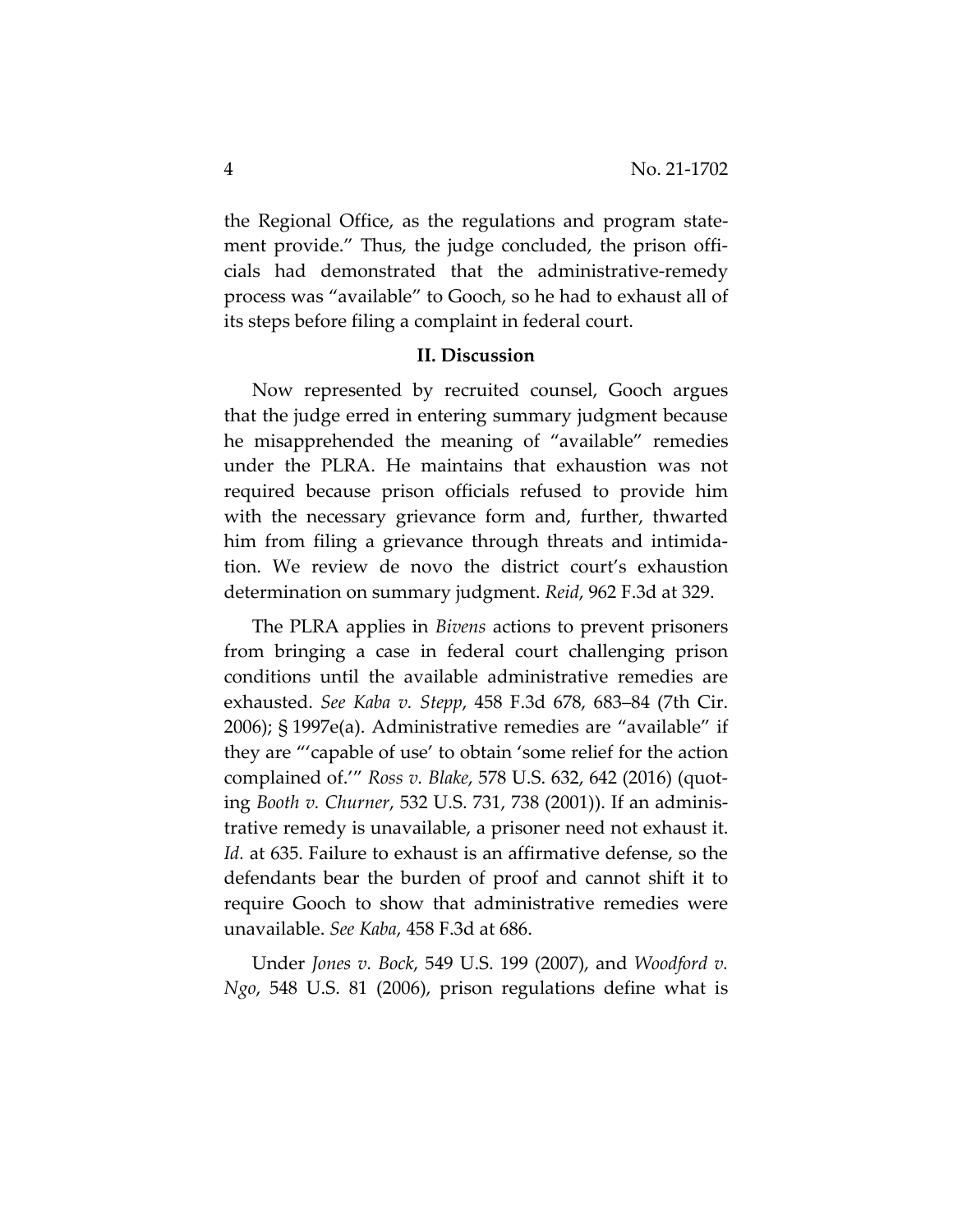(and is not) required of an inmate to "properly" exhaust. In this case, the BOP has promulgated an administrativeremedy process consisting of multiple steps. 28 C.F.R. §§ 542.10 *et seq.* An inmate must first attempt to resolve the issue informally, and if still unsatisfied, must submit a formal written request to the institution. § 542.13–14. This request must be "on the appropriate form (BP-9)," which the inmate "shall obtain" from the correctional counselor or other appropriate staff. § 542.14. If an inmate "reasonably believes the issue is sensitive" and that filing the form at his institution would threaten his safety, the inmate "may submit the Request directly to the appropriate Regional Director." § 542.14(d).

The defendants were not entitled to summary judgment because they did not demonstrate that administrative remedies were available to Gooch, and Gooch provided evidence to the contrary. The grievance process was arguably unavailable for two reasons. The first rests on Gooch's contention that the correctional counselor refused to give him the necessary form. The BOP's policy states that an inmate "shall obtain the appropriate form" to file a grievance,  $\S$  542.14(c), which demonstrates that the form is required to seek any form of administrative remedy. In *Hill v. Snyder*, 817 F.3d 1037 (7th Cir. 2016), we held that "exhaustion is not required when the prison officials responsible for providing grievance forms refuse to give a prisoner the forms necessary to file an administrative grievance." *Id.* at 1041 (citing *Dale v. Lappin*, 376 F.3d 652, 655–56 (7th Cir. 2004)). Evidence of the appropriate official's refusal to give a prisoner an available form "is sufficient to permit a finding" that the administrative remedies were not available. *Id.*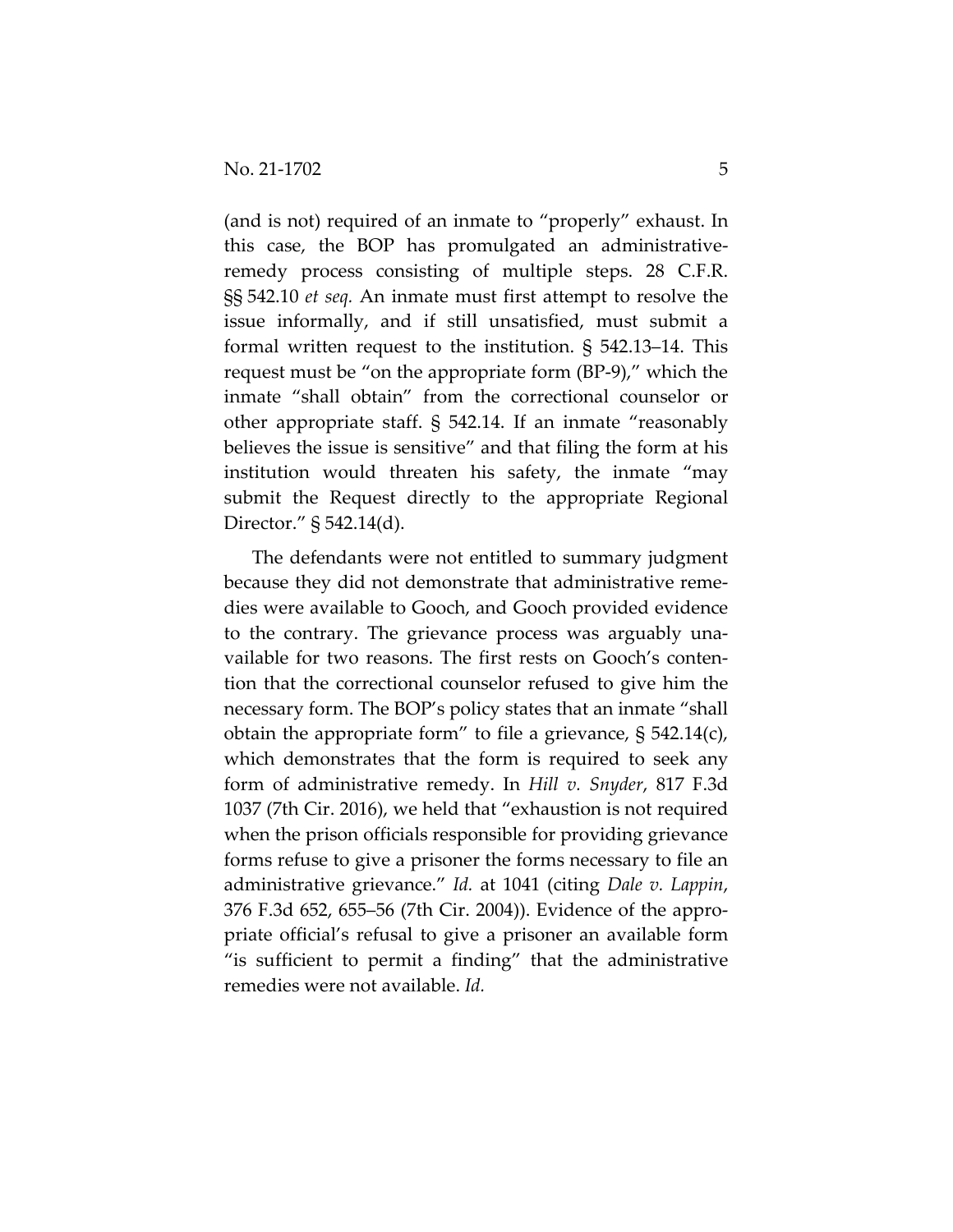Yet Young and Wilson argue that Gooch had time remaining to file a timely grievance, and so he should have tried harder to procure the BP-9 form—for instance, by asking other staff—before "rushing to court." But *Hill* rejected this proposed rule as "unworkable," holding that "[t]he PLRA does not impose such a requirement" for "prisoners to go on scavenger hunts just to take the first step toward filing a grievance." *Id.* Like the inmate in *Hill*, Gooch asked the appropriate official for the form to submit a formal grievance and says he was refused. *See id.* at 1039. The government does not contest his testimony on that score. Therefore, Gooch's case cannot reasonably be distinguished from *Hill*. Nor is it meaningfully different from *Dale*, in which the inmate requested the appropriate grievance form from his counselor and several other prison staff who either told him they did not have the form or ignored his requests. 376 F.3d at 655–56. We rejected the defendants' assertion that inmates need not use the form to submit a grievance because the prison's policy plainly stated that the form was required, and we held that remedies were not available to the inmate. *Id.* at 656.

Further, the government's suggestion that Gooch could have filed a grievance directly with the Regional Director is hard to square with BOP regulations—although the judge stated otherwise when he agreed that Gooch could have done this "as the regulations and program statement provide." First, an inmate may submit a grievance with "sensitive" content to the Regional Director, § 542.14, but the government did not establish that Gooch's concern would be considered a "sensitive" matter. Second, the sensitive-issue workaround is not an exception to the requirement that a prisoner write out his grievance on a BP-9 form. Under the